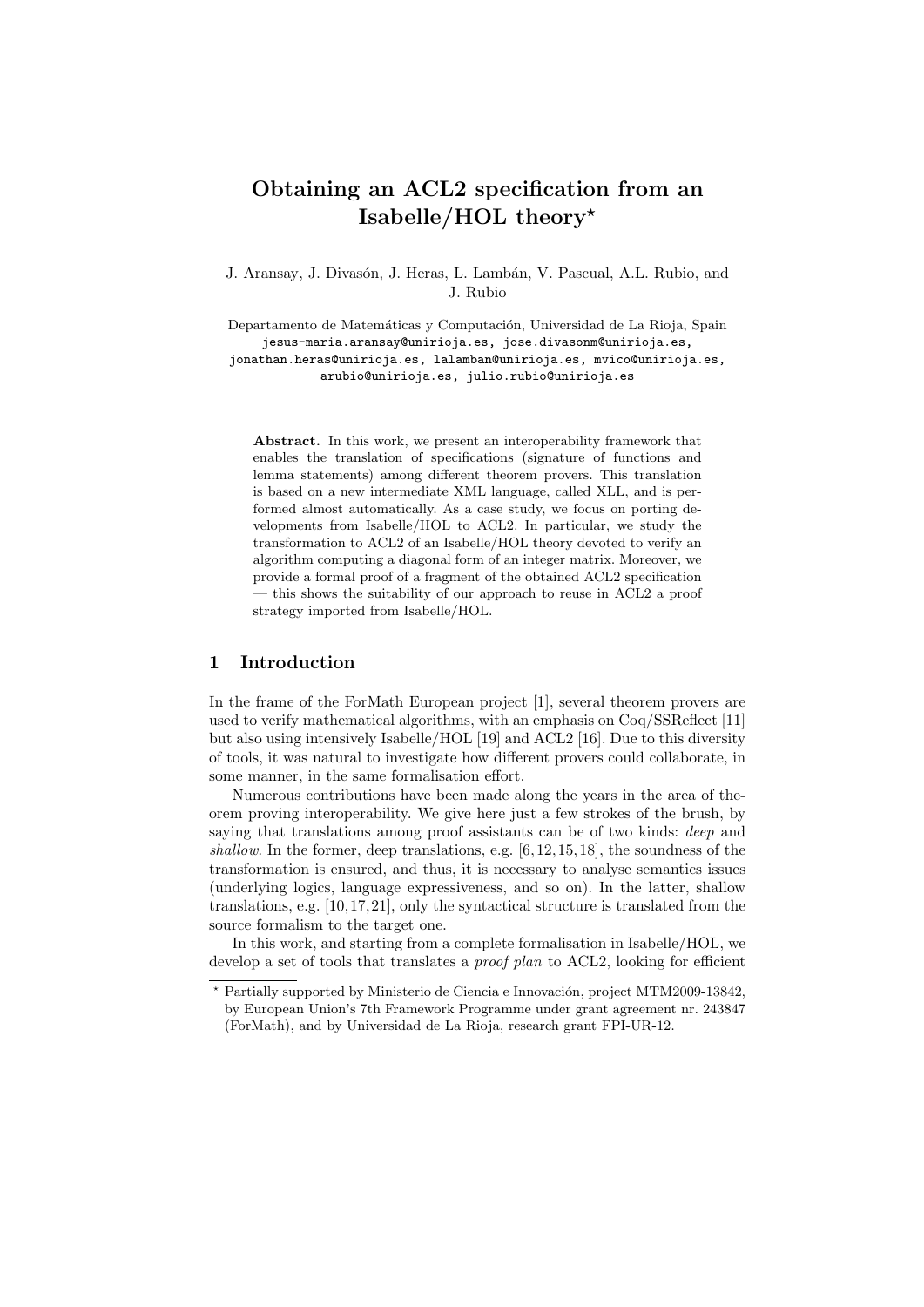(but verified) executability. Since we do not have a deep Isabelle/HOL–ACL2 translator at our disposal, we try to materialise the previous observation by writing a *shallow* porting mechanism. Even if we do not aim at doing a survey of the state of the art in the field, it is worth noting that approaches abound in the literature. The Omega system [23] has been fruitfully used through the years to perform proof planning strategies. As far as we can determine, it is unable to integrate with the theorems provers we are interested in. A different tool is the Evidential tool bus [9]. Evidential's design principle is that of semantic neutrality; our work here is probably not different from it, but could be seen as an ad-hoc case study of what they call translators (in our case, from Isabelle/HOL to ACL2). Another meaningful possibility for our development would have been the use of the THF0 [4] language, to which several tools in TPTP are translated; indeed, a subset of Isabelle/HOL statements can be already translated to THF0, in order to enable the communication with external automated theorem provers. Applying a similar idea to ACL2 seems an interesting idea, but our interest in XML based tools, such as Ecore and OCL (see [3] for details), leads us to propose a different approach.

Our approach translates function signatures and statements, while proofs and function bodies are not ported. In principle, this weak process could be considered unsafe (this criticism could be also applied to any shallow strategy). Nevertheless, our key idea is based on the following argument: the family of function signatures and statements in a formalisation encodes a proof scheme that can be reused in any other system. Of course, some constraints must be added to render sensible this claim. For instance, the target framework must be expressive enough to receive the formulas from the source environment (at least, in the concrete problem to be ported). Additionally, such a reuse may be not optimal (otherwise, something as a deep translation would be accomplished), because both the data structures and the working style of each theorem prover can be very distant. In any case, at some convenient abstract level, the *sketch of* the proof can be translated, saving a significant amount of time. At the end of the process, when a complete proof is (re)built in the target system, the question about the soundness of the translation is no longer relevant.

The above proposal is instantiated in this paper in a particular case study, where we go from Isabelle/HOL to ACL2, transforming a complete proof in Isabelle/HOL (related to integer matrices manipulation) into an (incomplete) ACL2 specification. The essence of the proof is captured in this transformation, showing the adequacy of our contribution.

The organization of the paper is as follows. Our general framework to interoperate is briefly described in Section 2. Section 3 is devoted to comment on the Isabelle/HOL theory developed and the translation process, while Section 4 deals with the completion of the ACL2 specification until a proof of a fragment of the theory is obtained. The paper ends with conclusions, further work and the bibliography. The paper is backed with a report [3] in which we have thoroughly described the architecture of the tool, two case studies, and the steps which can be applied to produce new translations.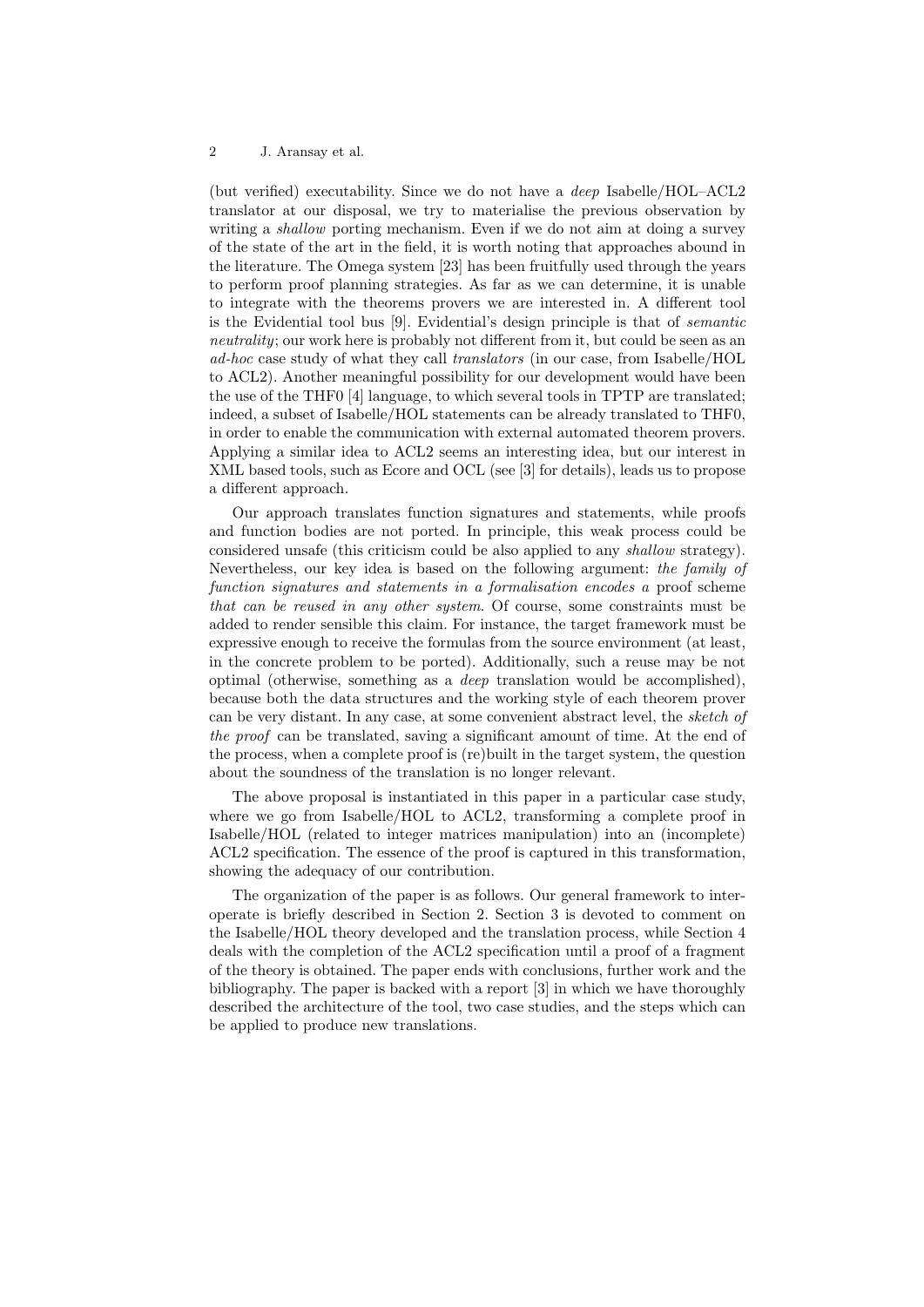## 2 A (minimal) framework to interoperate

The framework presented in  $[3]$  — from now on called *I2EA* (Isabelle/HOL to Ecore and  $ACL2$ ) — allows the transformation of Isabelle/HOL specifications to both Ecore models [2] and ACL2 specifications; the role of Ecore is presented in [3]. In this paper, we only focus on proving the following concept: the I2EA framework can be used to translate Isabelle/HOL specifications to ACL2, and to reuse a proof scheme in ACL2 imported from Isabelle/HOL. To this aim, we just use the components of the I2EA framework shown in Figure 1. We describe the components of that diagram in the following subsections.



Fig. 1. (Reduced) Architecture of the I2EA framework.

### 2.1 Isabelle

Isabelle [19] is a generic interactive proof assistant, on top of which different logics can be implemented; the most explored of this variety of logics is higherorder logic (or HOL), and it is also the logic where a greater number of tools (code generation, automatic proof procedures) are available.

The HOL type system is rather simple; it is based on non-empty types, function types ( $\Rightarrow$ ) and type constructors  $\kappa$  that can be applied to already existing types (*nat, bool*) or type variables  $(\alpha, \beta)$ . Types can be also introduced by enumeration (bool) or by induction, as lists (by means of the *datatype* command). Additionally, new types can be also defined as non-empty subsets of already existing types by means of the typedef command; the command takes a set defined by comprehension over a given type  $\{x : \alpha \cdot P x\}$ , and defines a new type  $\sigma$ , as well as Rep and Abs morphisms between the types. Type annotations can be made explicit to the prover, by means of the notation  $x :: \alpha$ , and can solve situations where types remain ambiguous even after type inference.

Isabelle also introduces type classes in a similar fashion to Haskell; a type class is defined by a collection of operators (over a single type variable) and premises over them. For instance, the library has type classes representing arithmetic operators (like sum or unary minus). Concrete types *(int, real, set, and so* on) are proved to be *instances* of those type classes. The expression  $(x:: \alpha:: plus)$ imposes that the type variable  $\alpha$  poses the structure and properties stated in the plus type class, and can be later replaced exclusively by types which are instances of such a type class. Type classes provide operator overloading, enabling to reuse symbols for different types  $(0::nat$  and  $0::int)$ .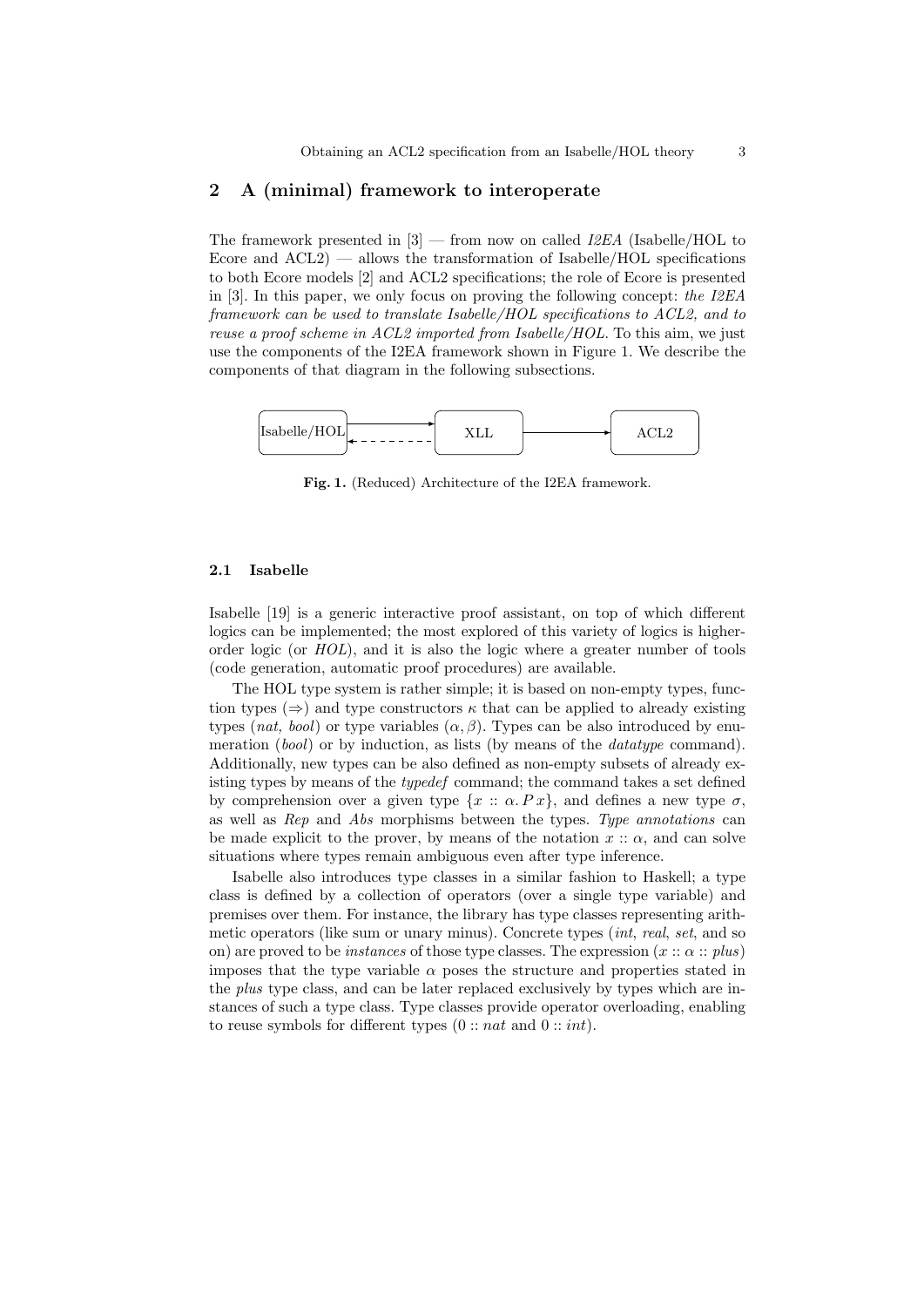### 2.2 ACL2

ACL2 [16] stands for "A Computational Logic for Applicative Common Lisp". Roughly speaking, ACL2 is a programming language, a logic and a theorem prover. Its programming language is an extension of an applicative subset of Common Lisp [24]. The ACL2 logic describes the programming language, with a formal syntax, axioms and rules of inference: the applicative subset of Common Lisp is a model of the ACL2 logic. Finally, the theorem prover provides support for mechanised reasoning in the logic. Thus, the system constitutes an environment in which programs can be defined and executed, and their properties can be formally specified and proved with the assistance of a theorem prover. The logic is a first-order logic with equality including axioms for propositional logic and for a number of primitive Common Lisp functions and data types.

New function definitions (using defun) are admitted as axioms only if there exists an ordinal measure in which the arguments of each recursive call (if any) decrease, thus proving its termination and ensuring that no inconsistencies are introduced. The operator defun-sk introduces new functions that represent existential quantifiers, following the idea of Skolemization.

The ACL2 theorem prover is an integrated system of ad-hoc proof techniques, including simplification and induction among them. Simplification is a process combining term rewriting with some decision procedures (linear arithmetic, type set reasoner, and so on). Sophisticated heuristics for discovering an (often suitable) induction scheme is one of the key features in ACL2. The command defthm starts a proof attempt, and, if it succeeds, the theorem is stored as a rule (in most cases, a conditional rewriting rule). The theorem prover is automatic in the sense that, once defthm is submitted, the user can no longer interact with the system. However, in some sense, it is interactive. Often, non-trivial results cannot be proved on a first attempt, and then the role of the user is important: she has to guide the prover by providing a suitable collection of definitions and lemmas, used in subsequent proofs as rewrite rules. These lemmas are suggested by a preconceived "hand" proof (at a higher level) or by inspection of failed proofs (at a lower level). This kind of interaction is called "the Method" [16].

### 2.3 XLL

XLL, for Xmall Logical Language, is an XML-based specification language. Its definition is done through an XML schema [3, Appendix 6.7] which consists of two parts:

- 1. A specification of data types (or classes), including for each data type a name plus a family of operators (or methods).
- 2. A set of logical statements, expressing some properties of the data types involved.

The first part defines a dictionary for the operations that can appear in the second one. In the second part, XLL defines essentially a typed first-order logic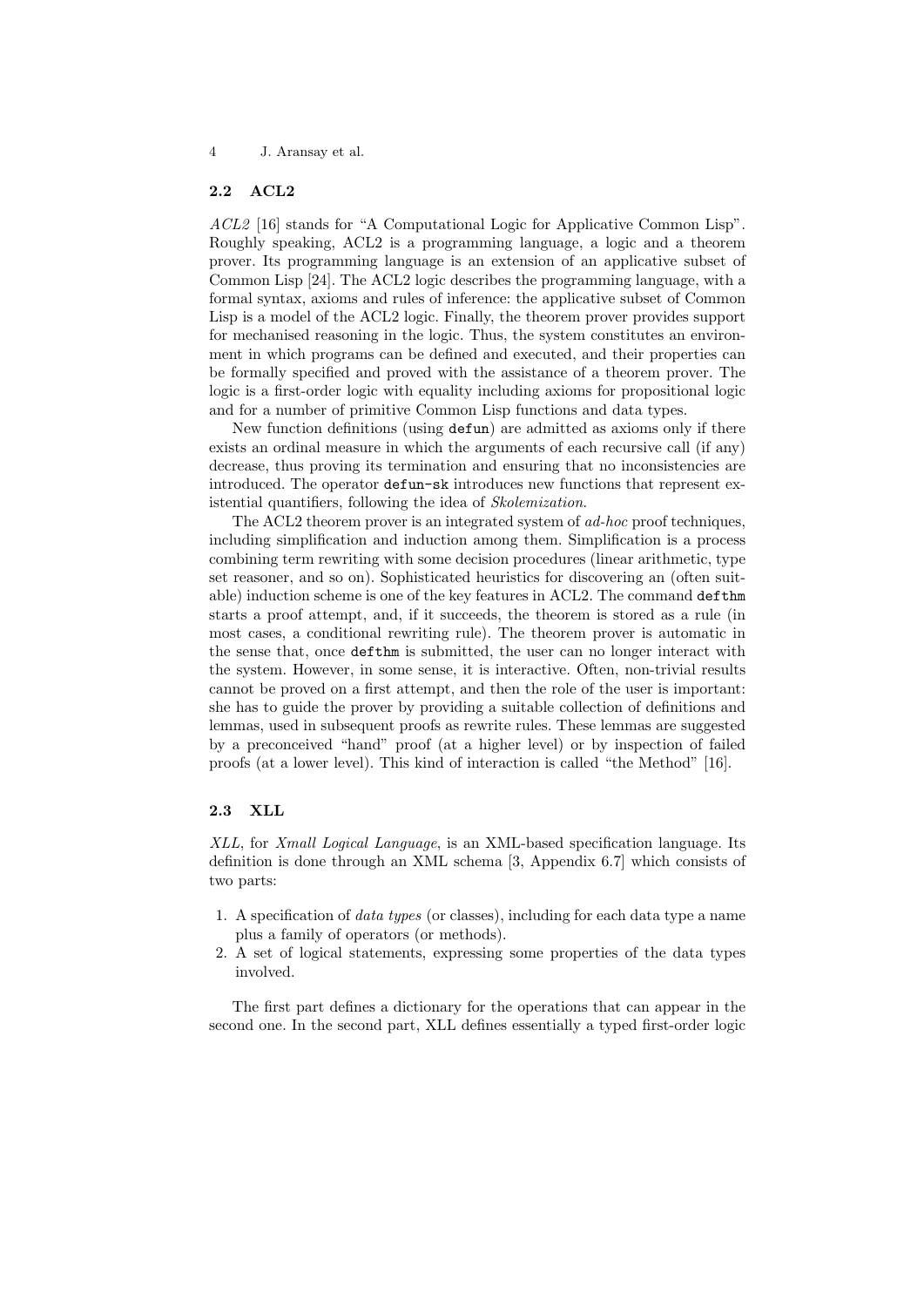language. The propositional connectives are grouped in the first part of the XLL schema, the one referring to data types, and will be translated *literally* to any other specification language (for example, ACL2) as primitive operations.

With respect to the types in the logical expressions, they can be user-defined classes or elementary data types which can be easily inferred from the context. Only in cases of implicit coercion, some additional type annotations are necessary. For instance, in integer matrix manipulation, the constant 1 can denote either an entry of a matrix or an index for a row or column. In the former case, 1 should be considered as an integer; on the contrary, in the latter, it must be considered as a natural number. These disambiguation annotations are encoded inside the very logical expression, by using enriched arguments like:

#### <constant> <name>1</name> <type>Nat</type> </constant>

Additionally, the schema checks that the statements of the properties contain operations that exclusively appear in the XLL file itself (in the specification part); the XLL schema ensures that the properties stated in the file are referred to a certain context (a set of data types and operations).

We have not specified a formal semantics of XLL; it is a simple language in which types, operations and logical statements over them (in a typed first-order logical language) can be expressed. The language is enough to cover both the expressiveness of ACL2, and a first-order fragment of Isabelle/HOL.

In the case study presented in Section 3, XLL documents (that is to say, XML documents compliant with our XLL schema) are generated from Isabelle/HOL formalisations. As an intermediary step, we use a set of libraries generating XML documents from Isabelle specifications, part of the Isabelle standard distribution. Namely, we generate a collection of XML files from an Isabelle/HOL theory, which are subsequently transformed into an XLL file. Furthermore, from that XLL document an ACL2 set of statements can be also generated, essentially forgetting the data types part, because ACL2 is an environment without explicit static typing; nevertheless, the type annotations in the logical expressions are used to generate predicates checking dynamically ACL2 types, as we will explain later. From the XLL document, we are able to produce an Isabelle theory, and automatically prove (in Isabelle!) the behavioural equivalence between the generated Isabelle theory (from the XLL document) and the original Isabelle theory  $-$  see [3] for an example. However, it is not possible to reconstruct the Isabelle theory from the produced ACL2 specification, because, having ACL2 a weaker type system than Isabelle/HOL, we irretrievably lost information in the translation.

Each one of the previous steps is automatic, except the initial choice of the types, operations and lemmas which are of interest for our development (types and operations dependencies are also solved by the tool). The user is in charge of choosing the definitions (and lemmas) that will be exported, and she has to decide what is the correct level of granularity to export a set of functions (and lemmas) detailed-enough to be useful for the proof-scheme, but also abstractenough to give a proof-scheme independent from the concrete representation of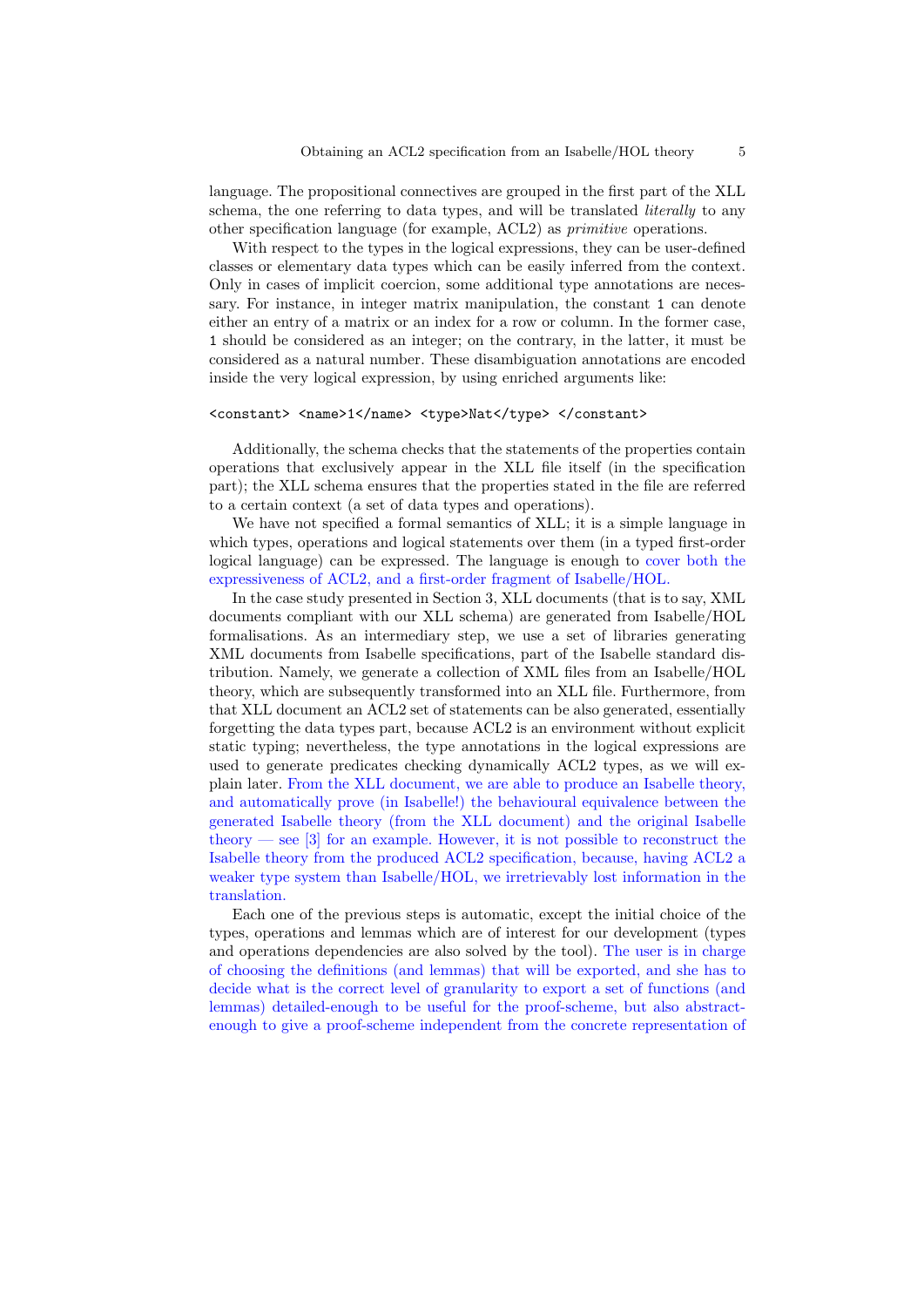the source theorem prover. This is why we have labelled the whole generation process as almost automatic.

# 3 Transforming an Isabelle/HOL formal development to ACL2: a diagonal matrix form

In this section, we apply the previously defined interoperability setting to an Isabelle/HOL formalisation of some well-known results about integer matrices. It is important to highlight that, even if the theory is written in HOL, the problem is essentially of a first-order nature, and therefore the information that is lost when going from Isabelle/HOL to XLL (and then to ACL2) does not prevent us from getting a sensible specification. Thus, we consider an Isabelle/HOL development (described in [3]) which defines a verified method to reduce a given matrix to a diagonal form, i.e. a method to compute a diagonal matrix which is *equivalent* to the initial one — two matrices  $A$  and  $B$  are equivalent if there exist two invertible matrices P and Q such that  $B = PAQ$ .

Then, the corresponding Isabelle/HOL formalisation includes the basic matrix operations (addition and multiplication) and properties of the ring of integer matrices. The main result of this Isabelle/HOL theory can be expressed as follows:

**Lemma 1.** Given an integer matrix  $A$ , there exist three integer matrices  $P$ ,  $Q$ and B such that:

- $B = PAQ$ ;
- $P$  and Q are invertible matrices;
- $B$  is a diagonal matrix.

The diagonal matrix presented in the previous lemma is usually computed in many algorithms as an intermediary step in the computation of the Smith Normal Form (see [5, 7]); indeed, this particular matrix has its own interesting properties.<sup>1</sup>

### 3.1 An Isabelle/HOL formalisation of Lemma 1

Let us briefly describe the Isabelle/HOL formalisation that leads us to prove Lemma 1 (the interested reader can find a more complete description in [3]).

One of the most relevant decisions in the initial steps of a formalisation is the choice of a suitable representation for the objects involved in the development; in this particular case, integer matrices. In our Isabelle/HOL theory, the family

<sup>&</sup>lt;sup>1</sup> In spite of the fact that the calculation on the Smith Normal Form is a more renowned result than the one presented in Lemma 1, the diagonal form is enough in many calculations. For example, the homology of a chain complex over a ring can be obtained using the diagonal form of the differential maps represented as matrices. This situation is usual in some programs for Symbolic Computation in Algebraic Topology; thus, the presented result has its own interest in that area.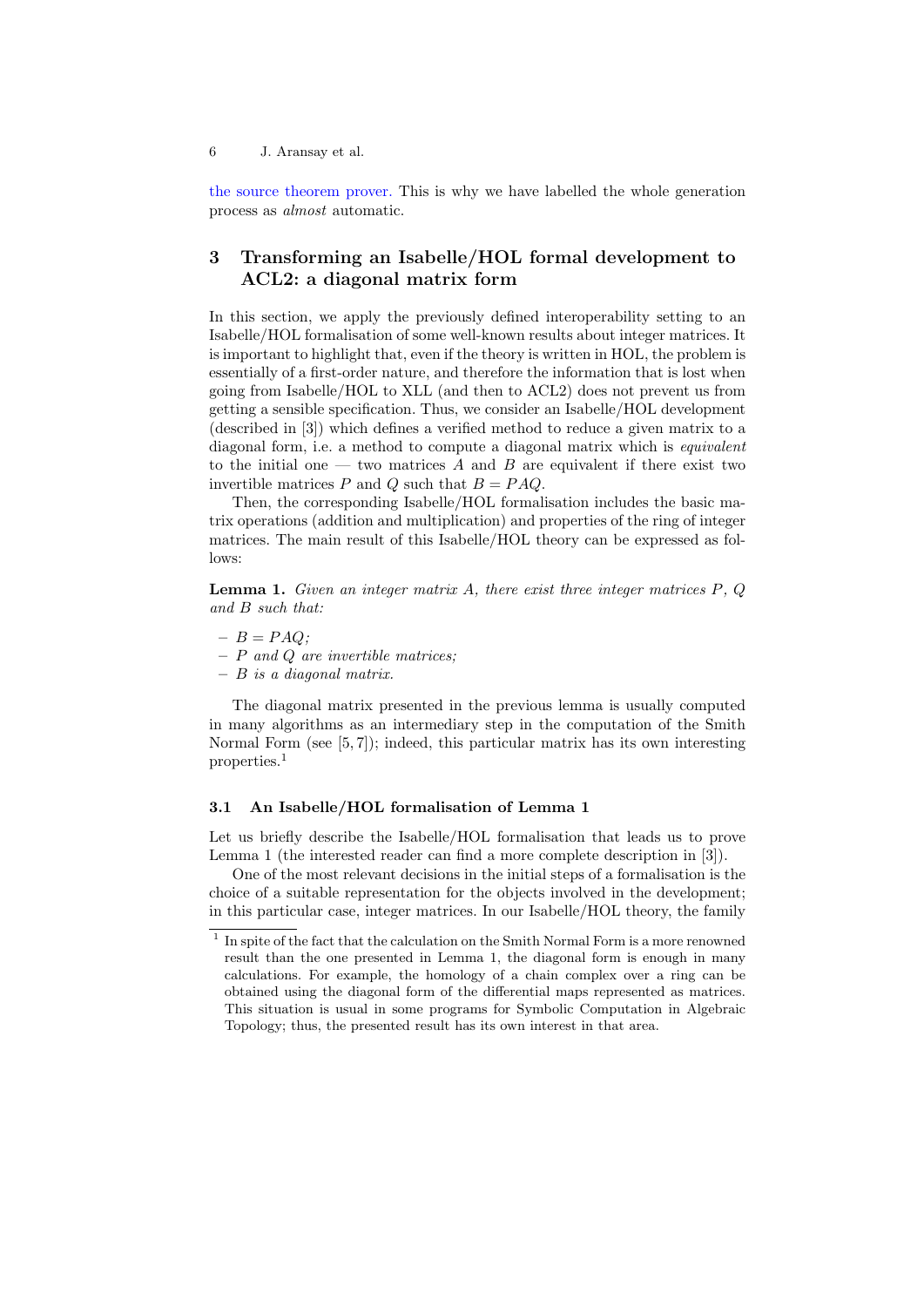of matrices is represented as the set of functions with two arguments of type nat and finitely many non-zero positions. This functional representation eases the definition of operations over matrices and the proof of properties (it has been introduced in Isabelle, and successfully used, as a part of the Flyspeck project [20]). The formal definition is:

```
type_synonym 'a infmatrix = "nat => nat => 'a"
definition nonzero_positions ::
         "('a::zero) infmatrix \Rightarrow (nat x nat) set" where
         "nonzero_positions A = \{pos. A (fst pos) (snd pos) <math>\in 0</math>}".definition "matrix = {(f::(nat \Rightarrow nat \Rightarrow 'a::zero)).
                          finite (nonzero_positions f)}"
typedef 'a matrix = "matrix :: (nat \Rightarrow nat \Rightarrow 'a::zero) set"
```
The library offers several definitions and properties over this data type; in particular, operations nrows and ncols that, making use of the Hilbert's  $\epsilon$  operator, return the maximum row and column which contain nonzero elements. We had to define elementary operations on matrices; in particular, there are two basic operations for our development (interchange\_rows\_matrix and  $row\_add\_matrix$ ) that exchange two rows of a matrix, and replace a row by the sum of itself and another row multiplied by an integer respectively (the corresponding operations acting on columns are also defined). We introduce here the definition of interchange\_rows\_matrix, as well as the definition of its functional behaviour over the underlying representation of matrices presented previously (in this case, functions):

```
definition interchange_rows_infmatrix ::
         "int infmatrix \Rightarrow nat \Rightarrow nat \Rightarrow int infmatrix"
  where "interchange_rows_infmatrix A n m ==
       (\lambdai j. if i=n then A m j else if i=m then A n j else A i j)"
definition interchange_rows_matrix ::
        "int matrix \Rightarrow nat \Rightarrow nat \Rightarrow int matrix"
  where "interchange_rows_matrix A n m==
        Abs_matrix (interchange_rows_infmatrix (Rep_matrix A) n m)"
```
The previous definition relies on the type morphisms Abs matrix and Rep matrix, which perform the conversion between the type (matrix) and the underlying type (infmatrix, an abbreviation of the functional representation of matrices). It makes use of the function interchange rows infmatrix, which represents the functional behaviour of the elementary operation.

Using these functions (and their column counterparts), we can define several auxiliary results and finally state and prove Lemma 1 in Isabelle/HOL.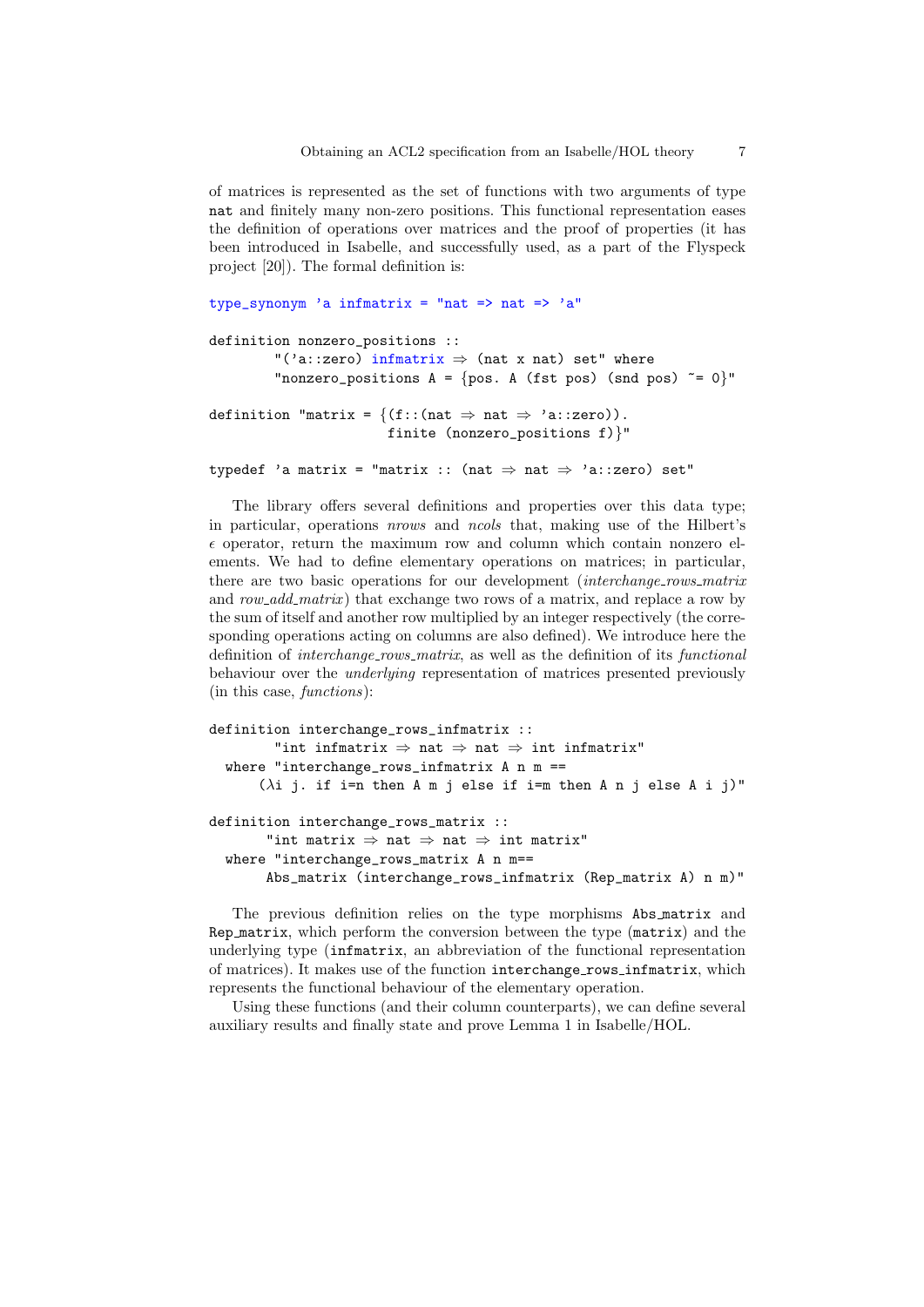```
lemma Diagonalize_theorem:
shows "∃P Q B. is_invertible P \land is_invertible Q \land B = P*A*Q
  ∧ is_square P (nrows (A::int matrix)) ∧ is_square Q (ncols A)
  ∧ Diagonalize_p B (max (nrows A) (ncols A))"
```
The proof of this result (from a conceptual point of view) is constructive; that is, the witnesses  $(P, Q \text{ and } B \text{ in this case})$  for the existential expression (it applies the existential quantifier to  $P$ ,  $Q$  and  $B$ ) are explicit and could be algorithmically produced. Roughly speaking, the procedure used in the proof to compute the equivalent diagonal matrix is analogous to the Gauss-Jordan elimination method [8, Section 28.3].

The fact that the essence of the proof is constructive would allow us to obtain executable programs from it. However, it is not possible to directly execute the corresponding expressions inside Isabelle due to the representation of matrices (based on the abstract type  $matrix$ ). It is well-known that, in such a situation, we could *refine* the data structure representation (by taking, for instance, lists of lists to represent matrices), in order to get executable code from Isabelle. Our approach is however different: we look for a proof in a different theorem prover (ACL2), where executability will be guaranteed.

### 3.2 From the Isabelle/HOL theory to XLL

As a first step in the translation of the Isabelle/HOL theory to ACL2, the corresponding XLL document — an XML instance compliant with the XLL schema — is generated through a series of automatic steps, as presented in [3]. The XLL description of the theory consists of two different components: data types and logical statements.

The former contains the specification of the data types appearing in the source Isabelle/HOL theory (their names and the collection of functions where the types appear as parameters, which are selected by the tool). This information is automatically organized in a class, an XLL structure which is used to represent each type and its operations (and that in our Ecore experiments is later assigned to a UML class), whose XLL description (for the type matrix) appears in Figure 2 (we only include elementary operations over matrices).

The second component of the resulting XLL document consists of a set of statements establishing the properties of the entities (data and methods) involved in the theory. To illustrate this component, we include in Figure 3 (Page 10) the XLL description of the lemma which states in Isabelle/HOL the idempotence property of interchange\_rows\_matrix — the square of this function is the identity.

```
lemma interchange rows matrix id:
shows
 "interchange_rows_matrix (interchange_rows_matrix A n m) n m = A"
```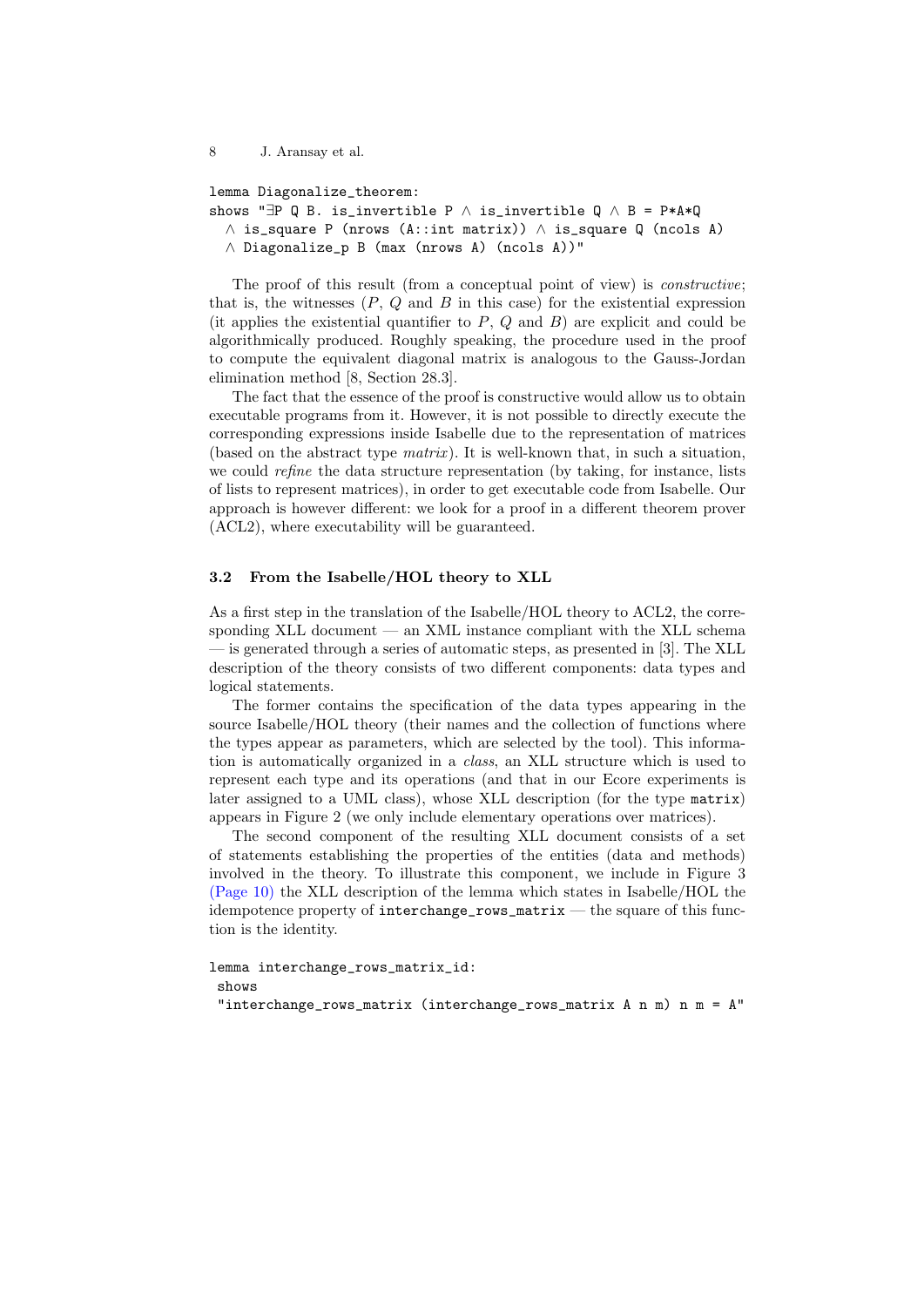Obtaining an ACL2 specification from an Isabelle/HOL theory 9

```
<Class name="Matrix.matrix">
 <Class_Parameters>
    <Parameter name="alpha">
     <Type name="Int.int"/>
    </Parameter>
 </Class_Parameters>
       ...
 <method name="Diagonal_form.interchange_rows_matrix">
    <Type name="Matrix.matrix"/>
    <Input name="n"><Type name="Nat.nat"/></Input>
    <Input name="m"><Type name="Nat.nat"/></Input>
 </method>
  ...
</Class>
```
Fig. 2. XLL for the generated matrix class.

### 3.3 From XLL to ACL2

From the XLL description of the Isabelle/HOL theory, and only applying XSLT transformations [25], we can obtain an ACL2 specification. For instance, the ACL2 function obtained from the XLL file of Figure 2 is:

```
(defun Diagonal_form.interchange_rows_matrix (A n m)
    (declare (ignore A n m)) nil)
```
The body of this function is empty (in fact, the value nil is returned by default to allow the compilation of the function) since data types are very linked to the way of working in each proof assistant. Therefore, it is unlikely that the Isabelle/HOL representation of matrices will be the most useful one to work in ACL2. Then, we delegate the task of defining a suitable representation of the data types to a further step in the development process (see Section 4).

In the same way, theorems like the one presented in Figure 3 are also translated to ACL2.

```
(defthm interchange_rows_id
    (implies
      (and (matrix_integerp A) (natp n) (natp m))
      (equal (Diagonal_form.interchange_rows_matrix
           (Diagonal_form.interchange_rows_matrix A n m) n m) A)))
```
Using this procedure, we translate the whole Isabelle/HOL development into ACL2. The ACL2 version of Lemma 1 is stated as follows.

```
(defun-sk exists_Diagonalize_theorem (A)
  (exists (P Q B)
       (and (Diagonal_form.is_invertible P)
```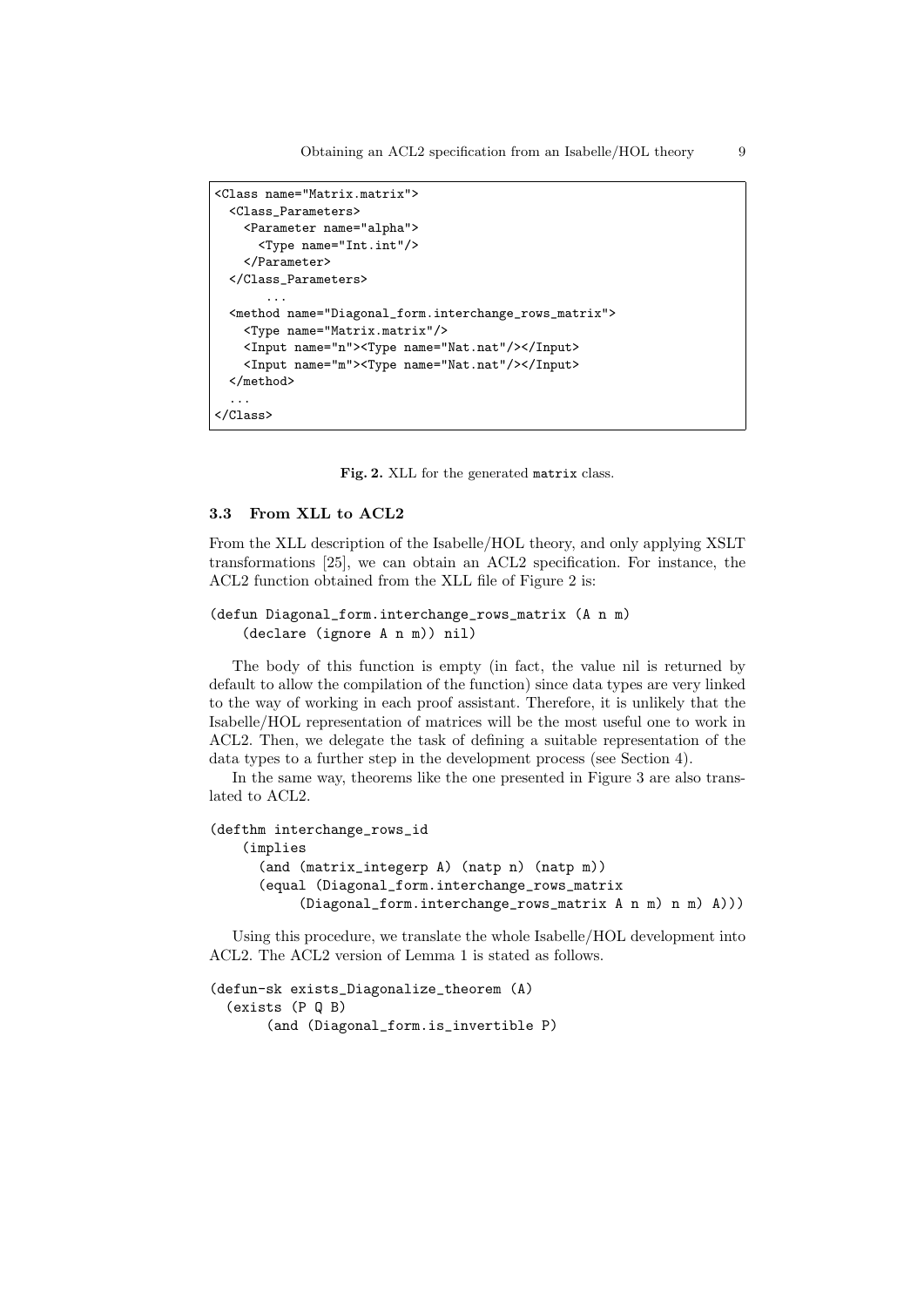```
<Theorem>
    <name>interchange_rows_id</name>
    <forall>
      <param> <name>A</name> <type>Int.int Matrix.matrix</type> </param>
      <body>
        <forall>
          <param> <name>n</name> <type>Nat.nat</type> </param>
          <body>
            <forall>
              <param> <name>m</name> <type>Nat.nat</type> </param>
              <body>
                <operation>
                  .<br><name>HOL.eq</name>
                  <sub>operation</sub></sub>
                    <name>Diagonal_form.interchange_rows_matrix</name>
                    <operation>
                       <name>Diagonal_form.interchange_rows_matrix</name>
                       <constant> <name>A</name> </constant>
                       <constant> <name>n</name> </constant>
                       <constant> <name>m</name> </constant>
                    </operation>
                    <constant> <name>n</name> </constant>
                    <constant> <name>m</name> </constant>
                  </operation>
                  <constant> <name>A</name> </constant>
                </operation>
              </body>
            </forall>
          </body>
        </forall>
      </body>
    </forall>
  </Theorem>
```
Fig. 3. XLL for the interchange rows id theorem.

```
(and (Diagonal_form.is_invertible Q)
       (and (equal B (Groups.times_class.times
                     (Groups.times_class.times P A) Q))
       (and (Diagonal_form.is_square P (Matrix.nrows A))
       (and (Diagonal_form.is_square Q (Matrix.ncols A))
       (Diagonal_form.Diagonalize_p B
          (max (Matrix.nrows A) (Matrix.ncols A))))))))))
(defthm Diagonalize_theorem
  (implies (matrix_integerp A)
```

```
(exists_Diagonalize_theorem A)))
```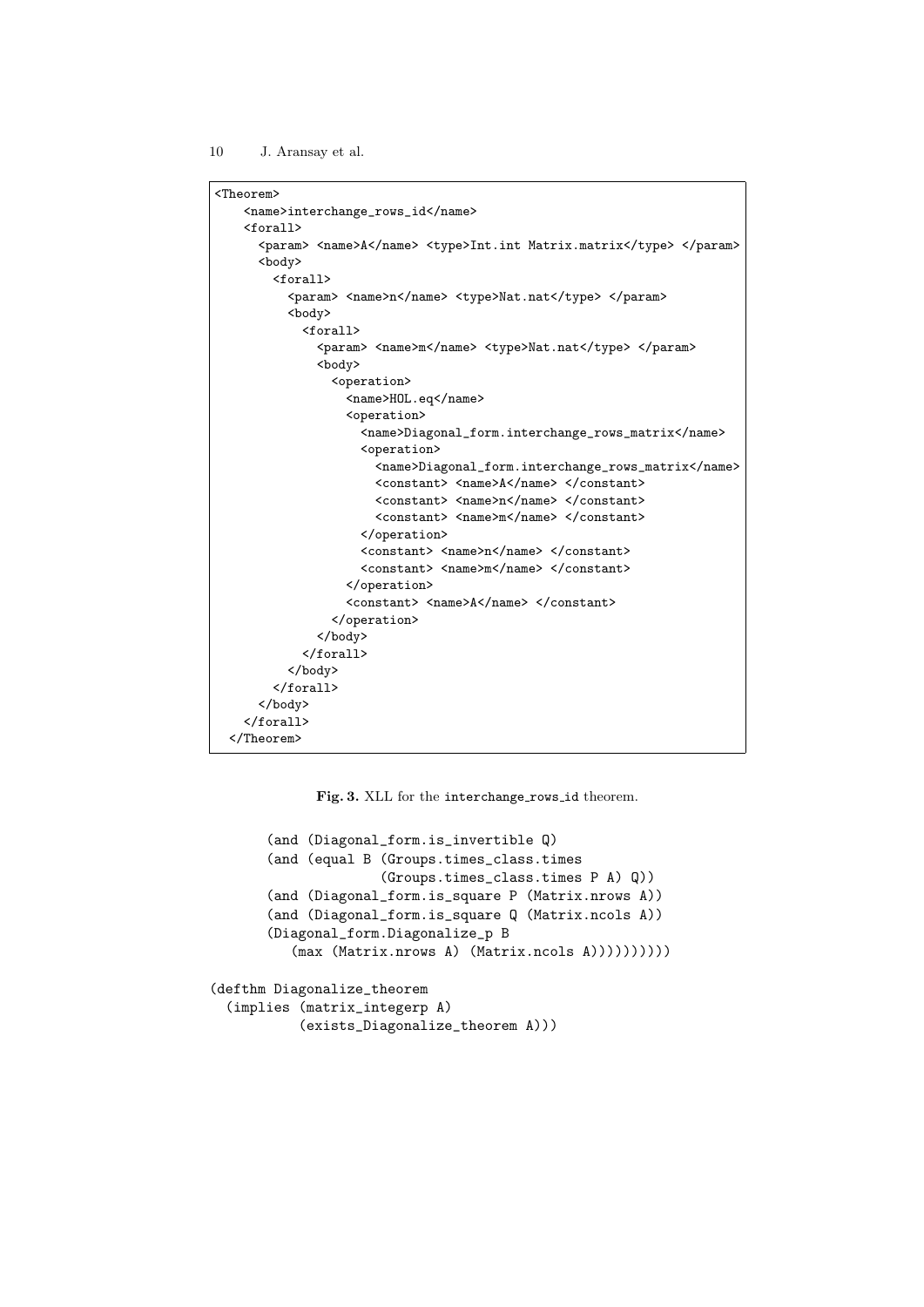We claim that the previous statements, transferred from the Isabelle/HOL formal development, can be used as a guideline to achieve a similar formalisation in ACL2. The following section includes a small example illustrating this fact.

# 4 An experiment in reusing (schemes of) proofs

As a driving example to translate proof schemes, we consider a small theory about the basic operations over matrices described in Section 3. In particular, we are interested in proving that the elementary matrices  $P_{i,j}$  (identity matrices where the  $i$ -th and  $j$ -th rows are swapped) are invertible. The actual statement of the lemma explains that the square of a  $P_{i,j}$  (encoded using the function P<sub>-ij</sub>) matrix is the identity matrix.

```
lemma P_ij_invertible:
  assumes n: "n < a" and m: "m < a"
  shows "(P_i j a n m) * (P_i j a n m) = one_matrix (a)"
```
The main components of the theory required to prove the above lemma are the functions:

- interchange rows matrix, that exchanges two rows of a matrix;
- P<sub>ij</sub>, that defines the elementary matrix  $P_{ij}$  in dimension a.

```
definition P_ij :: "nat \Rightarrow nat \Rightarrow nat \Rightarrow int matrix"
  where "P_i a n m ==
          interchange_rows_matrix (one_matrix a) n m"
```
and the lemmas:

- interchange\_rows\_matrix\_id, which states the idempotency of the function interchange\_rows\_matrix (see the end of Subsection 3.2).
- PA\_interchange\_rows, that relates the interchange rows matrix operation to the left product by the P<sub>ij</sub> matrices.

```
lemma PA_interchange_rows:
  assumes n:"n < nrows A" and m: "m < nrows A"
          and na: "nrows A \leq a"
  shows "interchange_rows_matrix (A::int matrix) n m =
        (P_iij a n m) * A"
```
This specification can be considered as a suitable strategy to prove lemma P\_ij\_invertible in Isabelle/HOL and, as we will show, the same strategy can be replicated in ACL2 to prove the same result.

We omit the XLL instance provided by this source Isabelle/HOL theory (the interested reader can extract it from [3]) to directly present the ACL2 specification which is automatically produced by the I2EA framework. The file generated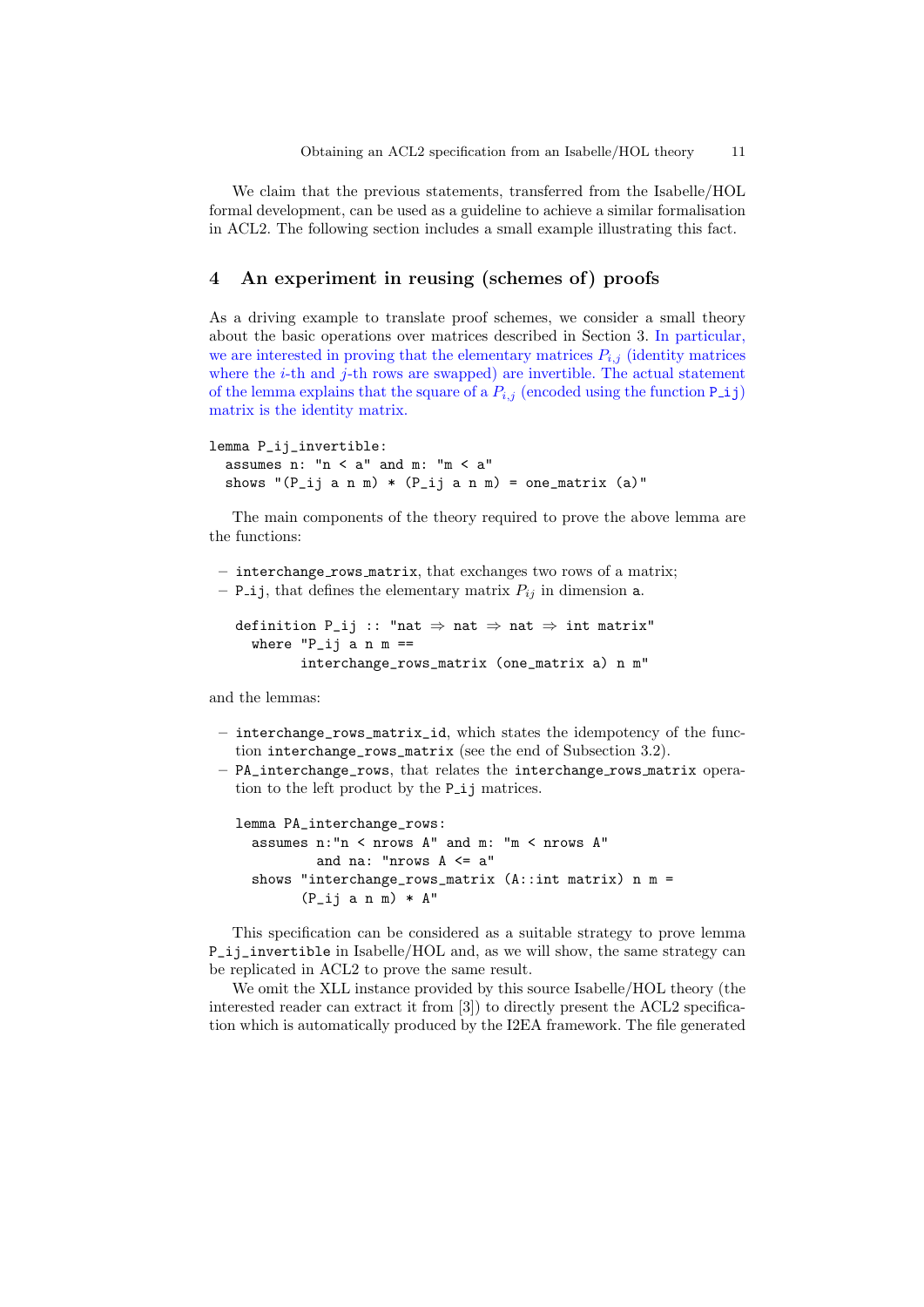by the I2EA framework consists of two parts: the headers of the functions and the lemmas.

In the function section, we find not only the specification of the functions defined in the Isabelle/HOL theory, but also all the functions involved in the theorems of such a theory which are defined in other libraries (for instance, the definition of the identity matrix Matrix.one\_matrix), and also predicate recognisers (in this case, the matrix\_integerp function is the recogniser for integer matrices), which replace in ACL2 some Isabelle typing information:

```
(defun matrix_integerp (x) (declare (ignore x)) nil)
(defun Diagonal_form.interchange_rows_matrix (x1 x2 x3)
    (declare (ignore x1 x2 x3 )) nil)
(defun Matrix.nrows (x1)
    (declare (ignore x1)) nil)
(defun Groups.times_class.times (x1 x2)
    (declare (ignore x1 x2)) nil)
(defun Diagonal_form.P_ij (x1 x2 x3)
    (declare (ignore x1 x2 x3)) nil)
(defun Matrix.one_matrix (x1)
    (declare (ignore x1)) nil)
```
Using the headers of these functions as a guideline, we must provide a concrete representation for integer matrices and define the rest of the functions — we re-use an ACL2 matrix library presented in [13], where matrices are encoded as lists of vectors, and several background lemmas are provided; in addition, ACL2's pre-defined functions are used to define the body of some functions (e.g. the "\*" ACL2's function is used to define the body of the function Groups.times class.times).

Once this task is carried out, we can focus on the lemmas generated by the I2EA framework.

```
(defthm interchange_rows_id
  (implies (and (matrix_integerp A) (natp n) (natp m))
           (equal (Diagonal_form.interchange_rows_matrix
                    (Diagonal_form.interchange_rows_matrix A n m)
                   n m) A)))
(defthm PA_interchange_rows
  (implies (and (natp n) (matrix_integerp A) (natp m) (natp a)
                (< n (Matrix.nrows A)) (< m (Matrix.nrows A))
                (<= (Matrix.nrows A) a))
```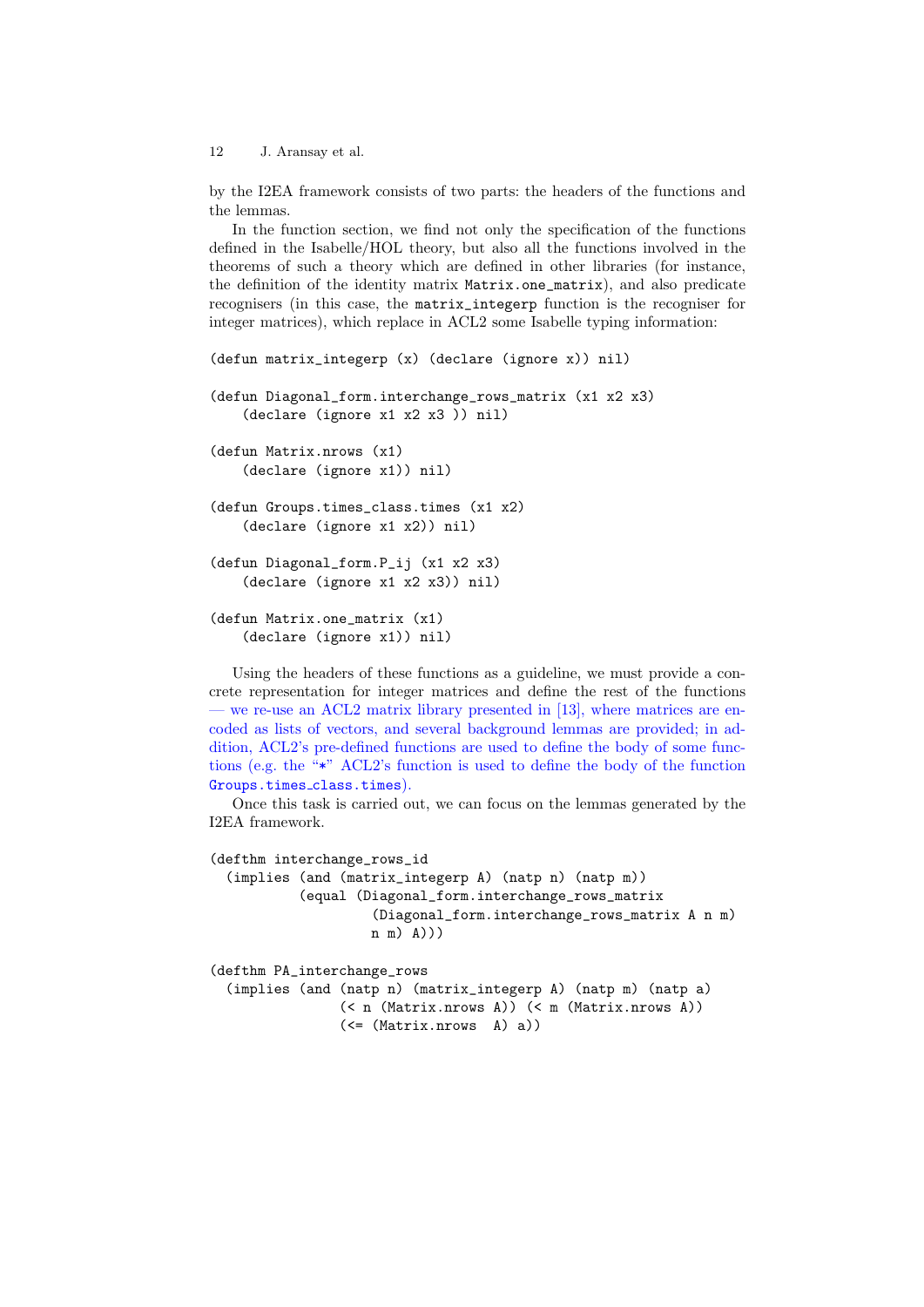Obtaining an ACL2 specification from an Isabelle/HOL theory 13

```
(equal (Diagonal_form.interchange_rows_matrix A n m)
       (Groups.times_class.times
                   (Diagonal_form.P_ij a n m) A))))
```

```
(defthm P_ij_invertible
   (implies (and (natp n) (natp a) (natp m) (\langle n a \rangle) (\langle n a \rangle)
              (equal (Groups.times_class.times
                         (Diagonal_form.P_ij a n m)
                         (Diagonal_form.P_ij a n m))
                      (Matrix.one_matrix a))))
```
ACL2 is able to find the proof of the first two lemmas without any external help; however, it gets stuck when proving lemma  $P_i$ ij\_invertible. We can suggest ACL2 to use the lemmas PA\_interchange\_rows and interchange\_rows\_id to finish the proof, but the system is not able to use them. Inspecting ACL2's proof attempt, we realise that ACL2 needs a lemma which states that the function Diagonal\_form.P\_ij generates an integer matrix.

```
(defthm P_ij_matrix_integerp
   (implies (and (natp a) (natp n) (natp m))
            (matrix_integerp (Diagonal_form.P_ij a n m))))
```
Once this lemma is introduced in the system, ACL2 finishes the proof of P\_ij\_invertible. Let us note that P\_ij\_matrix\_integerp is taken for granted in Isabelle/HOL, since this type information is already provided in the definition of P\_ij.

As foreseen, the previous discussion shows that we can import the Isabelle/HOL proof scheme into ACL2, but some additional lemmas can be necessary to complete the proof  $-$  in our experiments, those auxiliary lemmas are always related to predicate lemmas such as P\_ij\_matrix\_integerp. These ACL2 lemmas containing the information encoded in the Isabelle functions target types, in the form of recognisers, will be automatically generated in future releases of the I2EA framework. The case study on matrices has proven itself useful to give us feedback on the kind of information that is represented differently in Isabelle and ACL2, but still necessary on both tools.

# 5 Conclusions and future work

In this paper, we have described a facility to transform Isabelle/HOL theories into ACL2 specifications. We have shown, through a concrete case study, that the transferred-information is enough to reconstruct a proof in ACL2. In particular, the original Isabelle theory consists of 5952 lines of code, 222 lemmas, and 54 definitions. Those lemmas and definitions have been filtered to extract 119 lemmas, and 32 definitions that have been translated to ACL2. Finally, the ACL2 development consists of 58 definitions (19 of them using defun-sk) and 119 lemmas.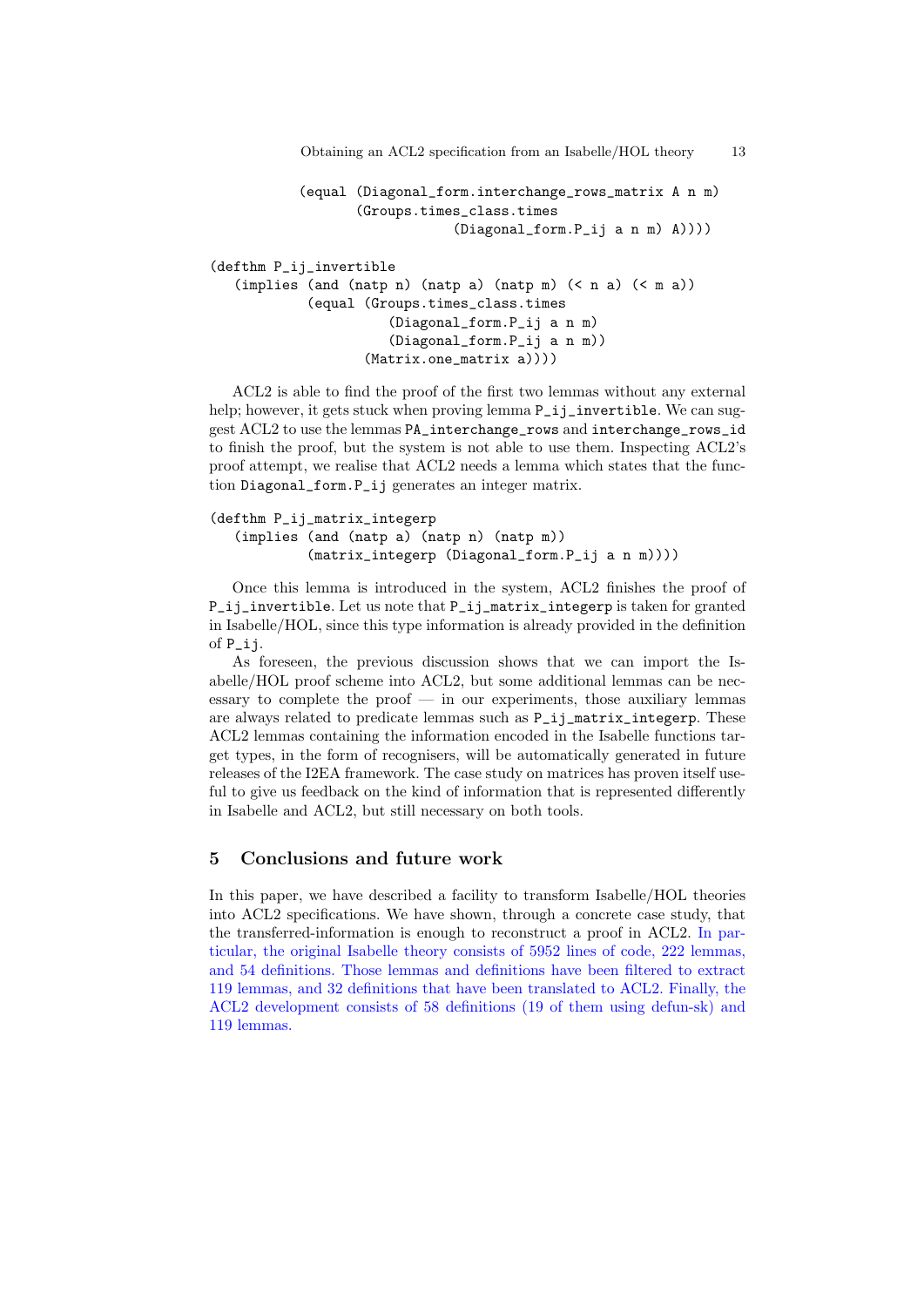The drawbacks of our approach (with respect to other mainstream approaches to interoperate between theorem provers) are the following ones:

- Our proposal is not universal, in the sense that it is not proposed as a general solution to the interoperability problem.
- Our proposal is partial, because when going from Isabelle/HOL to ACL2, it is evident that no higher-order Isabelle theory could be translated to a, necessarily first-order logic, ACL2 specification.
- Our proposal is incomplete (even for the fragment of Isabelle/HOL that we are considering), since we port only function signatures and statements, while definitions and proofs are not transferred in the process.
- Our proposal requires the expert knowledge of the user to choose the relevant lemmas and definitions to generate a useful proof-scheme.

On the positive side, the benefits of the presented framework are:

- Our proposal was developed *quickly* (at least when comparing it with the effort required to embed a system in another one); in the implementation we used many already available XML tools, reducing the programming needs to a minimum [3].
- Our proposal is flexible, because due to the lightweight technology used, we have been able to modify our XLL schema to adapt it to other close situations, without reprogramming the whole framework, see [14].
- $-$  And last, but not least, our proposal *works*, since we have shown how a nontrivial formalisation (a diagonalisation algorithm for integer matrices) has been translated profitably to ACL2, as required in our ForMath setting.

We think that the global balance is positive. More research and experiments are needed in order to get more evidences of the interest of this kind of shallow interoperability approach. As future work, we should translate other (first-order like) Isabelle/HOL theories to ACL2; for instance, it would be interesting to study algorithms for symbolic matrices presented in [22]. Moreover, we should generalise our approach to other proof assistants. In this last line, some successful experiences have been already made: we have used XLL as intermediary language to port Coq statements to ACL2 in a context of Java programming verification, see [14].

## References

- 1. ForMath: Formalisation of Mathematics, European project. http://wiki.portal. chalmers.se/cse/pmwiki.php/ForMath/ForMath.
- 2. MDT/OCL in Ecore. http://wiki.eclipse.org/MDT/OCLinEcore.
- 3. J. Aransay et al. A report on an experiment in porting formal theories from Isabelle/HOL to Ecore and ACL2. Technical report, ForMath European project, 2013. http://wiki.portal.chalmers.se/cse/uploads/ForMath/ isabelle\_acl2\_report.